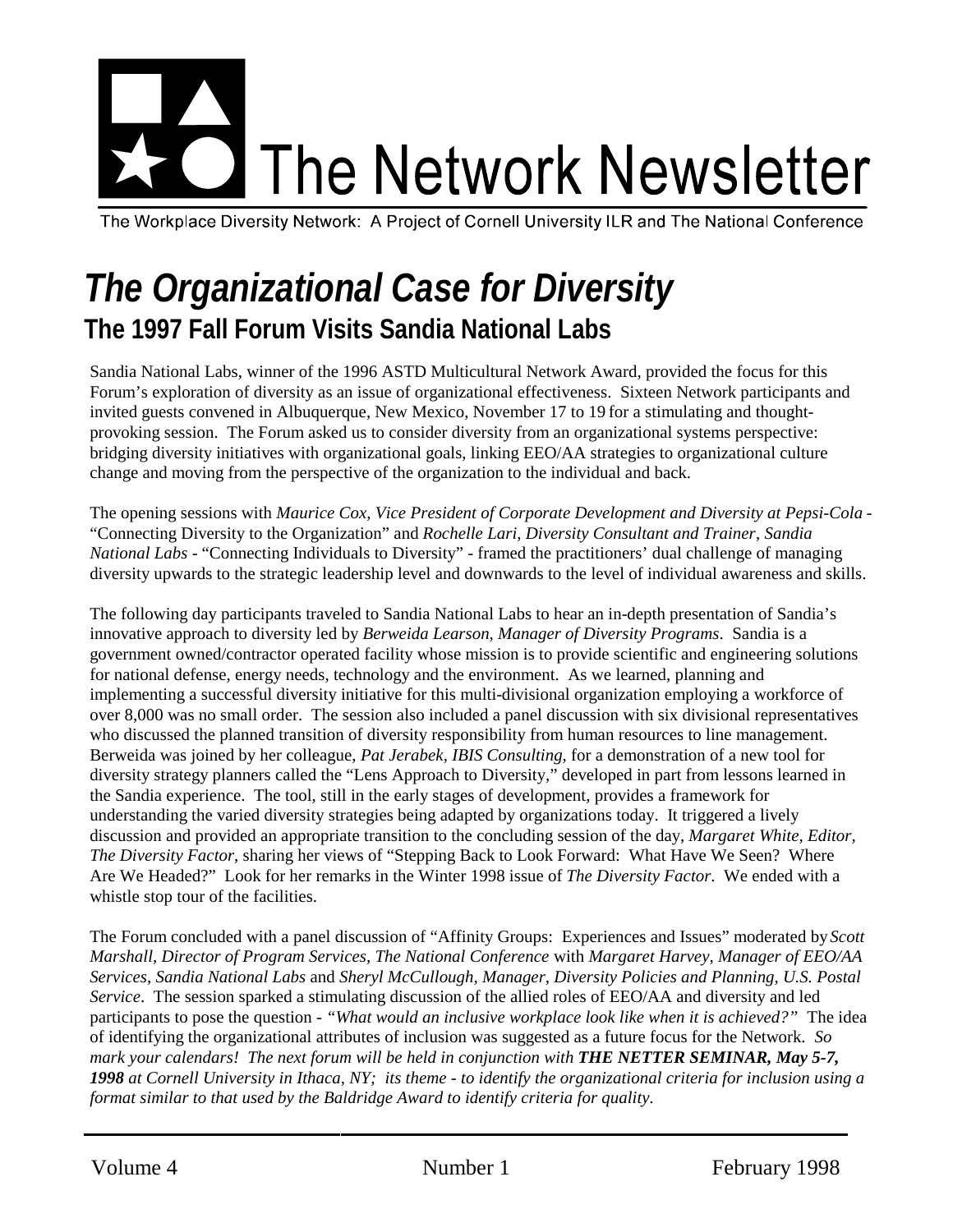## Page Two

*Under separate cover, Network organizations which did not participate in the Fall Forum will receive the complete Forum resource book. This Network Newsletter is designed to describe the contents of the resource book by briefly summarizing selected highlights of the 1997 Fall Forum.*

#### *Connecting Diversity to the Organization*

*Maurice Cox, Vice President, Corporate Development and Diversity, Pepsi-Cola*

Maurice Cox introduced the opening session with a challenge: "We are at a crossroad with this work. We have the opportunity to raise it to the next level. The question is: Can we get there with the same processes? With the same approaches?" With about 80% of his time at Pepsi-Cola allocated to planning strategy execution, Maurice is concerned with the importance of moving diversity work beyond the human resources function and the challenge of creating partnerships with other functional responsibilities in the organization.

To spark our thinking on this issue, Maurice asked us to identify how strongly diversity is connected to each of our organizations' missions and goals. Using a continuum model, we identified how the connection was made, on a basis of "social justice" or "business justification." Secondly, we were asked to describe the functional role clarity and support needed for effective diversity management. For example, who designs selection systems? If this is given to line management, are there ways the diversity manager can collaborate to provide input and support? Are diversity goals reflected in functional accountability? Are there ways to create partnerships with different functions to align diversity with other organizational objectives?

The discussion that ensued was quite thoughtprovoking. Maurice emphasized the importance of articulating diversity goals as part of the organization's mission. Managing diversity becomes an issue of operationalizing the mission, linking diversity with accountability and recognition, making it part of "living out the mission." From his experience, the breakthrough for achieving organizational alignment comes with

understanding how diversity relates to key elements of organizational performance.

Maurice shared with the Network an example of an out-of-date Pepsi Strategic Direction Statement, showing diversity included in the shared values statement and linking organizational philosophy - "The Right Side Up Company" - to strategic direction. At Pepsi, the strategic direction is shared with all employees in one day alignment meetings.

*Connecting the Individual to Diversity Rochelle Lari, Diversity Consultant and Trainer, Sandia National Labs*

Shifting from the organizational perspective to the individual, Rochelle Lari led participants through a demonstration of the DiSC personal profile, a training tool Sandia has successfully used to introduce individuals to diversity awareness.

The DiSC Personal Profile System from the Carlson Learning Company identifies four behavioral styles as:

- *D: Dominance* emphasis on shaping the environment by overcoming opposition to accomplish results
- *i: Influence* emphasis on shaping the environment by influencing or persuading others
- *C: Conscientiousness* emphasis on working conscientiously within existing circumstances to ensure quality and accuracy
- *S: Steadiness* emphasis on cooperating with others to carry out the task

The self-scoring instrument allows individuals to identify their main behavior style and their integrated behavioral pattern based on the strength of each dimension. Rochelle uses the DiSC profiles to ask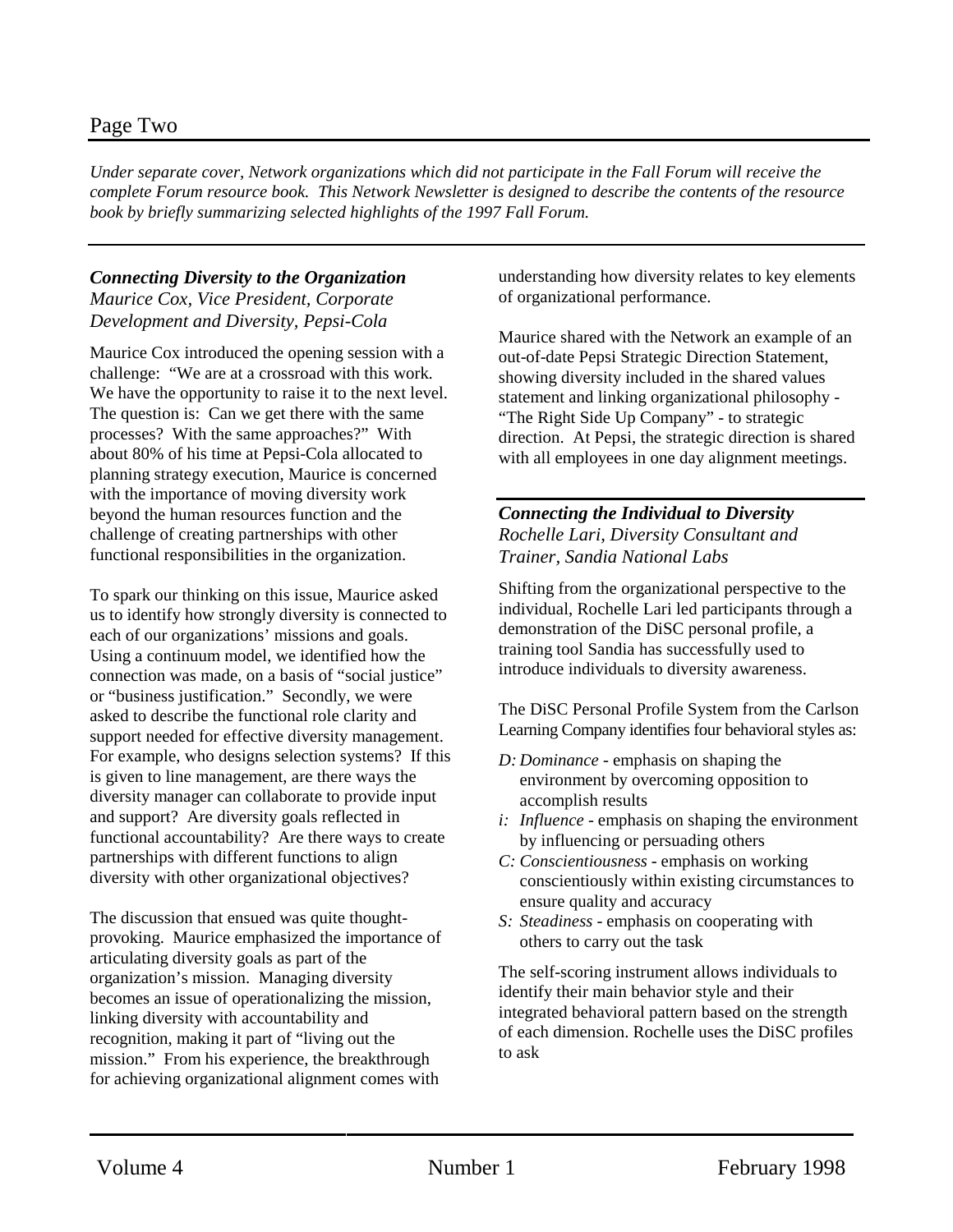persons with similar behavioral styles to group together and describe themselves, as well as those in other groups. The typical response is for each grouping to highlight what they consider favorable about their own characteristics and to describe other style groupings through comparisons with themselves, emphasizing what they consider the less desirable traits. The exercise illustrates interpersonal dynamics when dealing with differences. Discussion draws out the implications for the workplace. This approach has proved successful in introducing self-awareness and the importance of differences as concepts and laying the groundwork for further diversity awareness building. It creates a safe haven to talk about differences and helps move a group beyond the "my way is the best way" mentality.

#### *KEYSTONE SESSION Diversity at Sandia National Labs Berweida Learson, Manager of Diversity Programs, Sandia National Labs*

According to Charles Emery, Vice President for Human Resources, the cultural challenge with Sandia's strong scientific and technical focus is to move from a strictly engineering and science orientation to a culture that is more business oriented and people-sensitive. This may also be what makes Sandia's approach to diversity so unique. The initiative's design draws on the organization's expertise in large project planning, analysis and problem solving. One of its innovations, the MDPI, Managing Diversity Progress Index designed for measurement and guidance, builds on quality, organizational development and diversity research, applications and methods. Still under development, the MDPI is being tested in selected divisions.

Sandia's approach to workforce diversity addresses issues of "culture" differences from both an organizational change and a systems perspective. In the early 1990's when diversity was included among the organization's strategic goals, Sandia's senior management endorsed a five-year corporate-wide

Workforce Diversity Initiative, with committed funding and dedicated staffing. In five years, the Diversity Planning Department was to design and implement a diversity change process for Sandia, to jump start the diversity effort and seed it in the organization well enough to transition responsibility to line management, leaving human resources in only a support role.

Six Strategic Human Resource Planning (SHRP) diversity objectives were established:

- Determine areas for improvement in terms of workplace environment issues and put in place appropriate processes and structures to address these issues
- $\blacksquare$  Make those strides in Diversity that would improve employees' experience of fairness in the workplace as well as enhance Sandia's ability to attract future employees
- Develop a Sandia culture that fully utilizes all people and recognizes diversity as a competitive advantage
- $\blacksquare$  Identify future workforce demographics, compare them with Sandia's workforce to determine and close gaps
- $\blacksquare$  Establish and implement processes which support varied work styles and family needs
- $\blacksquare$  Integrate diversity processes and structures with other SHRP strategic focus areas: staffing, performance management, and leadership/management development

The diversity leadership team worked initially with leading external experts in the field to create awareness and develop a knowledge base before transitioning responsibility internally. The result is a process that defines diversity using the dual pillars of inclusion and high performance and an approach which addresses diversity simultaneously at four levels: individual, interpersonal, managerial and organizational/system.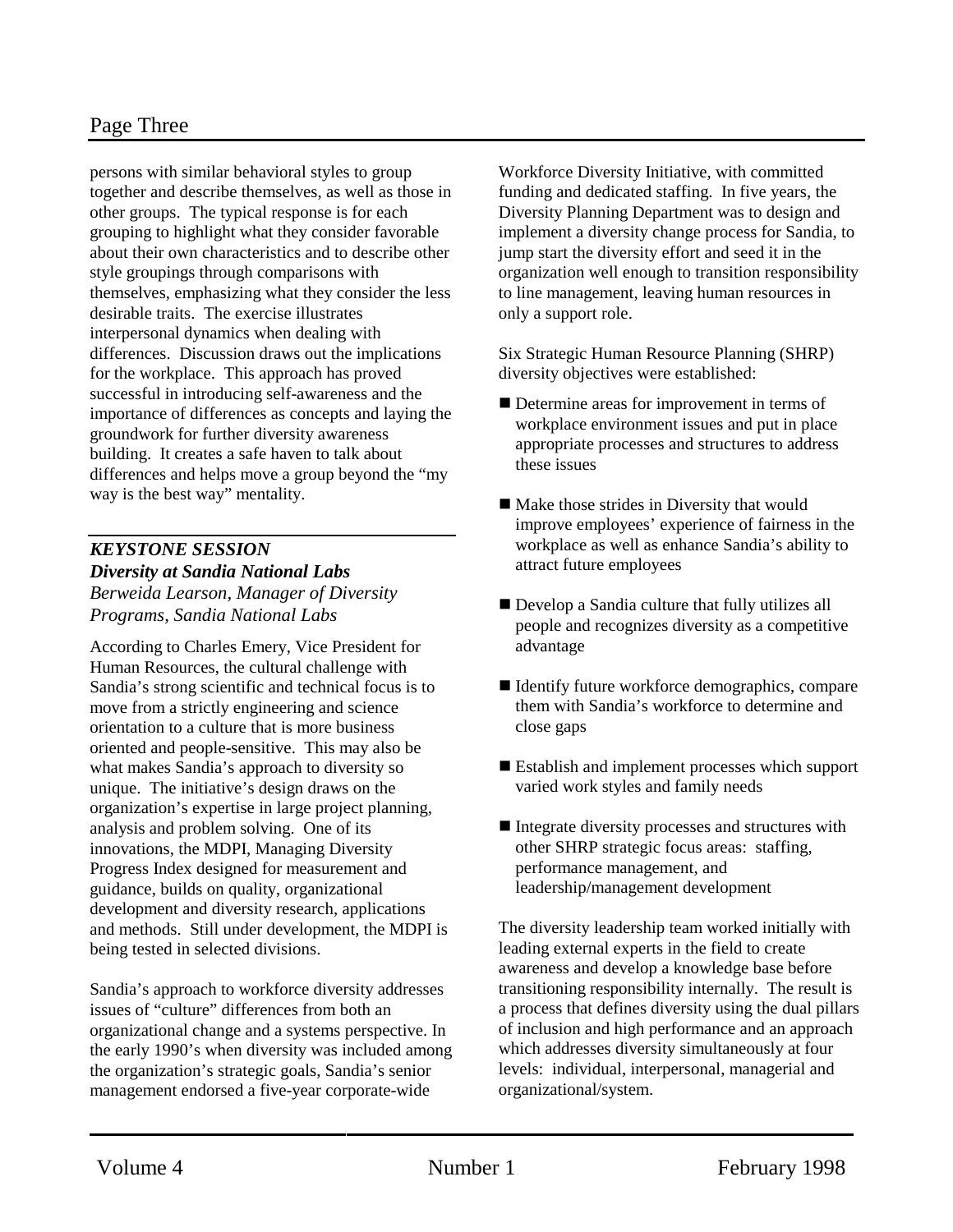The first phases established the Corporate Diversity Team to address diversity from a corporate perspective and a Diversity Champions program. The next phase focused on the establishment of

To support future workforce development and foster community and professional relationships, Sandia participates in an array of summer learning programs, student internships, graduate research and

Division Diversity Councils at the line organization level, responsible for identifying diversity issues in their divisions, implementing Division Diversity Action Plans, and providing education and awareness in their organizations. The final phases of the plan shift ownership of the diversity culture changegoals to line management, continue diversity education programs and introduce managing diversity processes linked to the goals of inclusion and high performance.

Putting It All Together Diversity as a Business Imperative at Sandia

*To be a high-performing competitive organization in the twenty-first century, Sandia must hire and retain the best people, support learning and creative thinking, and develop employees who are aligned, focused, and committed to the organization's goals. Prejudice, stereotypes or isolation are barriers to this environment as are organizational policies and work cultures that are not aligned with Sandia's mission and values. To strengthen the business, Sandia's diversity efforts have addressed individual, interpersonal/team, management and organizational issues that hinder high performance and inclusion. Sandia's diversity initiative is targeted to bring these advantages to the business:*

- *Enhanced worker retention, empowerment, alignment and productivity*
- *Integration of differing perspectives to problem-solving processes*
- n *Enhanced group dynamics of teams working across boundaries*
- *Reduction of harassment and discrimination complaints*
- n *Recognition of Sandia's reputation as an employer of choice* n *Expanded pools of qualified applicants from all populations*
- Source: *The Time Is Now*, Sandia National Laboratories

assistantships in collaboration local public schools, historically black colleges and universities, and professional associations like the American Indian Science and Engineering Society and the Society of Hispanic Engineers. Sandia is an active participant in the community to improve the quality of life and build community support for diversity. Sandia was instrumental in the formation of The Diversity Leadership Council in New Mexico's Middle Rio

Responsibility is connected to accountability through quarterly metrics, survey trends and a reward and recognition process.

Today, over 300 Diversity Champions represent a larger group of volunteers who serve as resources on diversity issues. Internal Diversity Trainers are available to deliver awareness workshops and minimodules. Initiatives include programs like eldercare and childcare to support an inclusive work culture; a corporate mentoring program; and training and development programs for employees. Through EEO/AA, Sandia supports six outreach committees and one networking group to enhance teaming with Asian, Black, Hispanic, Native American, Women, Persons with Disabilities and Gay, Lesbian and Bisexual employees.

Grande Region to promote diversity in business, education, government and the community.

The presentation was followed by a panel discussion with six divisional representatives, which provided insight into the evolving diversity process at Sandia. Given the size and complexity of the organization and the significant differences in operations and functional cultures -- as for example the Surety Assessment Center, responsible for the safety and stockpiling of nuclear weapons, and the energy and environment division, self-described as the "hippies over in solar power" -- the transition of diversity responsibility downward allows each division the autonomy to tailor its strategy for achieving high performance and inclusion to its own circumstances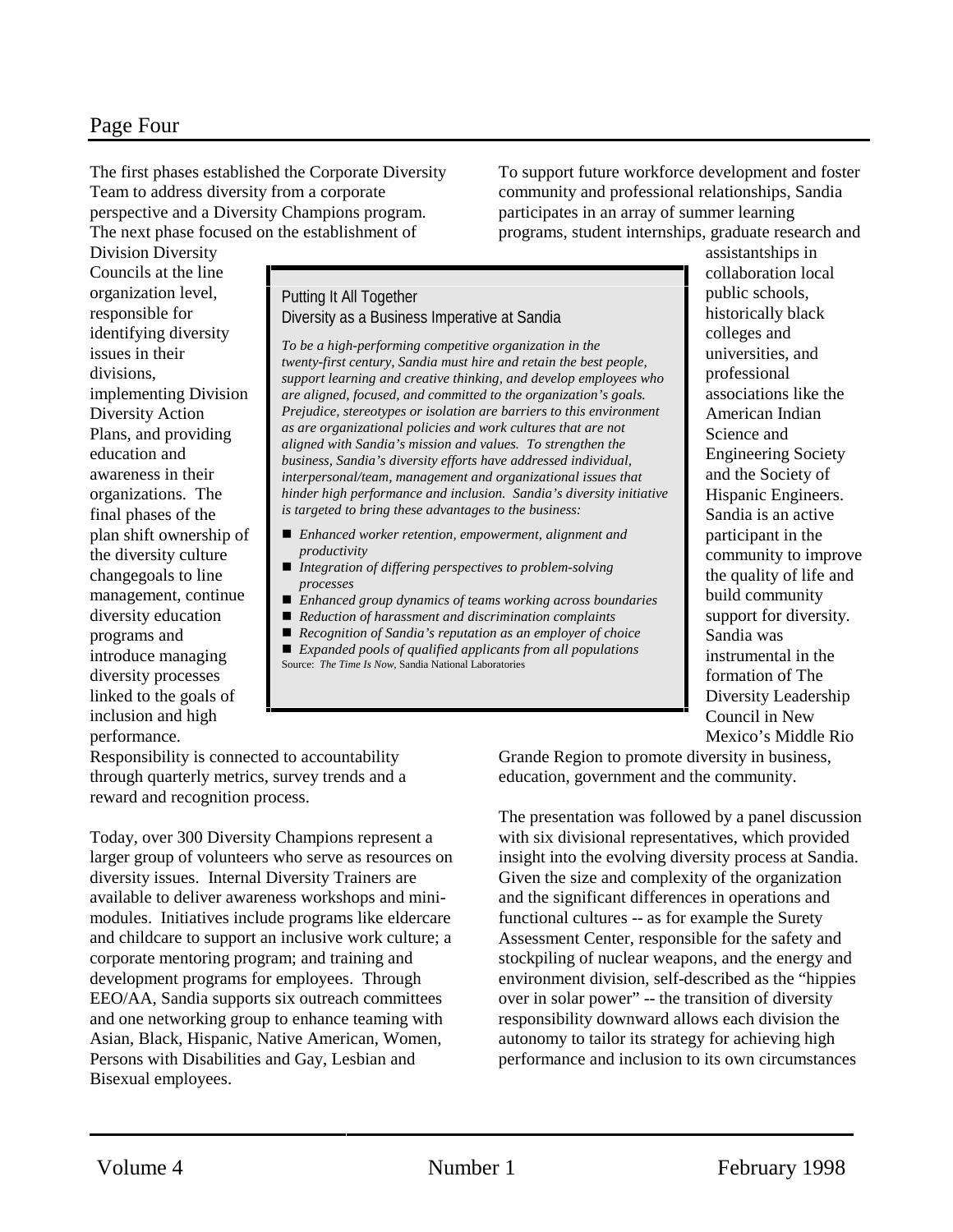# Page Five

and readiness levels. Diversity Action Plans for each division ensure alignment of division activities to organizational goals and serve as a mechanism for performance evaluation. Cross-functional activities provide a mechanism for communication and information-sharing among divisions.

The outcome is an approach built on partnering among human resources, executive and line management, labor unions, the Department of Energy and the community. Working from the ideas of leaders in diversity and organizational change, Kaleel Jamison, Elsie Y. Cross, Stephen Covey, Peter Senge, and Roosevelt Thomas, among others, Sandia has crafted a process that is uniquely its own and integrally linked to overall organizational goals.

#### *Lenses on Diversity*

*Berweida Learson, Sandia National Labs and Pat Jerabek, IBIS Consulting Group*

Berweida Learson and Pat Jerabek introduced the "prism analysis of diversity" as a technique to better understand the breadth and depth of the diversity field, i.e. the various "lenses" of diversity.

We were invited to think about diversity as white light going through a prism. In their analogy, each of the colors in the light spectrum represent different components or lenses of diversity. They identified eight components:

- American Democracy and Social Justice
- **n** Legal
- $\blacksquare$  Cultural
- **N** Valuing
- $$
- $\blacksquare$  Inter-cultural/Global
- Cultural Change/Org. Development
- $\blacksquare$  Business Case

The various lenses of diversity, while distinct, are interdependent. An organization typically approaches diversity from multiple lenses at once. We were invited to participate in an exercise designed to help us identify 1) which of the diversity lenses most excite and motivate us personally; 2) which of the lenses best describe

current organizational need; and 3) which best describe what our organizations are currently doing. An analysis of similarities and differences among the three responses is useful for suggesting areas that not being addressed by current strategy. This analysis is then used to structure recommendations for the future.

Berweida and Pat suggested that viewing the world through any given set of lenses influences organizational direction and outcomes. The demonstration provoked a lively discussion of the similarities and differences among our organizations and provided a useful framework for understanding the inter-connectedness of various diversity strategies.

#### *THE NETTER SEMINAR OF THE WDN FORUM Stepping Back to Look Forward: What Have We Seen? Where Are We Headed?"*

*Margaret Blackburn White, Editor, THE DIVERSITY FACTOR*

Margaret White offered a provocative review of the development of "diversity" and her reflections on social progress. She referenced the Thomas and Ely diversity paradigms (*Harvard Business Review*, Sept.-Oct. 1996). Characterizing the diversity field pre-1990 as focused on Civil Rights, Social Movements, and "The Discrimination and Fairness Paradigm," she suggested the impact of the Workforce 2000 demographics stimulated the next distinguishable phase, roughly 1987-1997. Emphasis was placed on developing the business case for diversity and organizations adopted from "The Access and Legitimacy" paradigm.

As the current decade closes, the "valuing and celebrating of differences" is being connected to organizational change and performance, i.e. "The Learning and Effectiveness Paradigm". She suggested that from 1997 onward, these ideas are evolving into the concept of "diversity culture change" and challenged us to connect what we're doing with the underlying problems of racism,